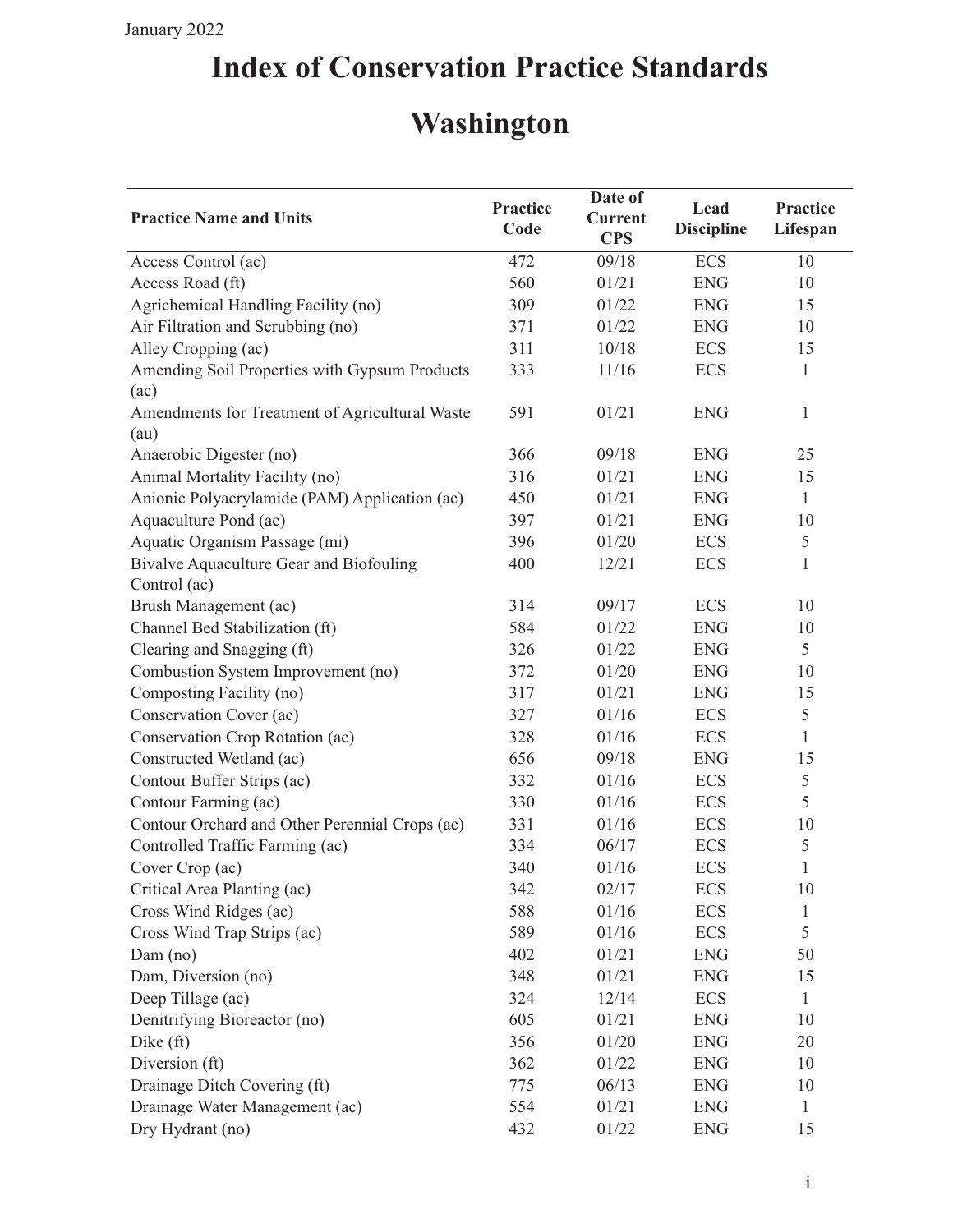| <b>Practice Name and Units</b>                  | Practice<br>Code | Date of<br><b>Current</b><br><b>CPS</b> | Lead<br><b>Discipline</b> | <b>Practice</b><br>Lifespan |
|-------------------------------------------------|------------------|-----------------------------------------|---------------------------|-----------------------------|
| Dust Control on Unpaved Roads and Surfaces      | 373              | 01/20                                   | <b>ENG</b>                | $\mathbf{1}$                |
| (sf)                                            |                  |                                         |                           |                             |
| Dust Management for Pen Surfaces (ac)           | 375              | 01/22                                   | <b>ENG</b>                | $\mathbf{1}$                |
| Early Successional Habitat Development-Mgt      | 647              | 10/14                                   | <b>ECS</b>                | $\mathbf{1}$                |
| (ac)                                            |                  |                                         |                           |                             |
| Emergency Animal Mortality Management (no)      | 368              | 01/22                                   | <b>ENG</b>                | $\mathbf{1}$                |
| Energy Efficient Agricultural Operation (no)    | 374              | 01/22                                   | <b>ENG</b>                | 10                          |
| Energy Efficient Building Envelope (no)         | 672              | 01/22                                   | <b>ENG</b>                | 10                          |
| Energy Efficient Lighting System (no)           | 670              | 01/22                                   | <b>ENG</b>                | 10                          |
| Feed Management (au)                            | 592              | 09/16                                   | <b>ECS</b>                | $\mathbf{1}$                |
| Fence (ft)                                      | 382              | 03/13                                   | <b>ECS</b>                | 20                          |
| Field Border (ac)                               | 386              | 10/17                                   | <b>ECS</b>                | 10                          |
| Field Operations Emissions Reduction (ac)       | 376              | 11/16                                   | <b>ECS</b>                | $\mathbf{1}$                |
| Filter Strip (ac)                               | 393              | 10/17                                   | <b>ECS</b>                | 10                          |
| Firebreak (ft)                                  | 394              | 02/13                                   | <b>ECS</b>                | 5                           |
| Fish Raceway or Tank (no)                       | 398              | 01/22                                   | <b>ECS</b>                | 10                          |
| Fishpond Management (ac)                        | 399              | 09/01                                   | <b>ECS</b>                | $\mathbf{1}$                |
| Forage and Biomass Planting (ac)                | 512              | 03/13                                   | <b>ECS</b>                | 5                           |
| Forage Harvest Management (ac)                  | 511              | 03/13                                   | <b>ECS</b>                | 1                           |
| Forest Stand Improvement (ac)                   | 666              | 04/16                                   | <b>ECS</b>                | 10                          |
| Forest Trails and Landings (ac)                 | 655              | 10/18                                   | <b>ECS</b>                | 5                           |
| Fuel Break (ac)                                 | 383              | 01/07                                   | <b>ECS</b>                | 10                          |
| Grade Stabilization Structure (no)              | 410              | 01/21                                   | <b>ENG</b>                | 15                          |
| Grassed Waterway (ac)                           | 412              | 01/21                                   | <b>ENG</b>                | 10                          |
| Grazing Land Mechanical Treatment (ac)          | 548              | 03/13                                   | <b>ECS</b>                | $\mathbf{1}$                |
| Groundwater Testing (no)                        | 355              | 01/21                                   | <b>ENG</b>                | $\mathbf{1}$                |
| Heavy Use Area Protection (sf)                  | 561              | 01/21                                   | <b>ENG</b>                | 10                          |
| Hedgerow Planting (ft)                          | 422              | 03/08                                   | <b>ECS</b>                | 15                          |
| Herbaceous Weed Treatment (ac)                  | 315              | 09/17                                   | <b>ECS</b>                | 5                           |
| Herbaceous Wind Barriers (ft)                   | 603              | 01/16                                   | <b>ECS</b>                | 5                           |
| High Tunnel System (sf)                         | 325              | 01/16                                   | <b>ECS</b>                | 5                           |
| Hillside Ditch (ft)                             | 423              | 09/18                                   | <b>ENG</b>                | 10                          |
| Irrigation and Drainage Tailwater Recovery (no) | 447              | 01/21                                   | <b>ENG</b>                | 15                          |
| Irrigation Canal or Lateral (ft)                | 320              | 01/21                                   | <b>ENG</b>                | 15                          |
| Irrigation Ditch Lining (ft)                    | 428              | 01/21                                   | <b>ENG</b>                | 20                          |
| Irrigation Field Ditch (ft)                     | 388              | 01/21                                   | <b>ENG</b>                | 15                          |
| Irrigation Land Leveling (ac)                   | 464              | 01/21                                   | <b>ENG</b>                | 15                          |
| Irrigation Pipeline (ft)                        | 430              | 01/21                                   | <b>ENG</b>                | 20                          |
| Irrigation Reservoir (no)                       | 436              | 01/21                                   | <b>ENG</b>                | 15                          |
| Irrigation System, Microirrigation (ac)         | 441              | 01/21                                   | <b>ENG</b>                | 15                          |
| Irrigation System, Surface and Subsurface (ac)  | 443              | 09/18                                   | <b>ENG</b>                | 15                          |
| Irrigation Water Management (ac)                | 449              | 01/21                                   | <b>ENG</b>                | 1                           |
| Land Clearing (ac)                              | 460              | 01/21                                   | <b>ENG</b>                | 10                          |
| Land Reclamation, Abandoned Mined Land (ac)     | 543              | 01/22                                   | <b>ENG</b>                | 15                          |
| Land Reclamation, Landslide Treatment (ac)      | 453              | 01/20                                   | <b>ENG</b>                | 15                          |
| Land Reclamation, Toxic Discharge Control (no)  | 455              | 01/20                                   | <b>ENG</b>                | 15                          |
| Lined Waterway or Outlet (ft)                   | 468              | 01/21                                   | <b>ENG</b>                | 15                          |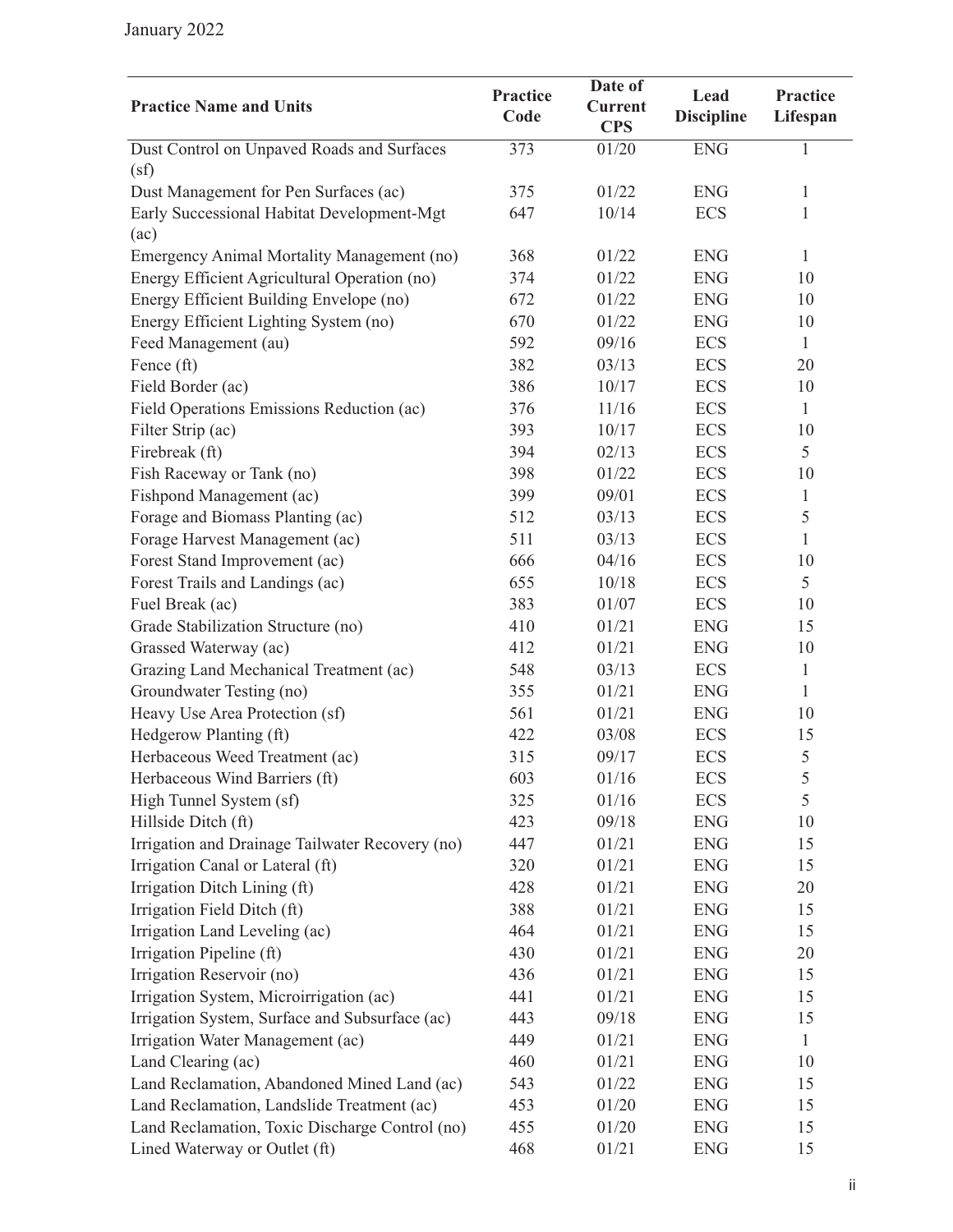|                                                              |                         | Date of                      |                           |                             |
|--------------------------------------------------------------|-------------------------|------------------------------|---------------------------|-----------------------------|
| <b>Practice Name and Units</b>                               | <b>Practice</b><br>Code | <b>Current</b><br><b>CPS</b> | Lead<br><b>Discipline</b> | <b>Practice</b><br>Lifespan |
| Livestock Pipeline (ft)                                      | 516                     | 01/21                        | <b>ENG</b>                | 20                          |
| Livestock Shelter Structure (no)                             | 576                     | 01/21                        | <b>ENG</b>                | 10                          |
| Mine Shaft and Adit Closing (no)                             | 457                     | 01/20                        | <b>ENG</b>                | 15                          |
| Monitoring Well (no)                                         | 353                     | 01/21                        | <b>ENG</b>                | 15                          |
| Mulching (ac)                                                | 484                     | 12/17                        | <b>ECS</b>                | $\mathbf{1}$                |
| Multi-Story Cropping (ac)                                    | 379                     | 01/13                        | <b>ECS</b>                | 10                          |
| Nutrient Management (ac)                                     | 590                     | 02/14                        | <b>ECS</b>                | $\mathbf{1}$                |
| Obstruction Removal (no)                                     | 500                     | 01/21                        | <b>ENG</b>                | 10                          |
| On-Farm Secondary Containment Facility (no)                  | 319                     | 01/22                        | <b>ENG</b>                | 15                          |
| Open Channel (ft)                                            | 582                     | 01/22                        | <b>ENG</b>                | 15                          |
| Pest Management Conservation System (ac)                     | 595                     | 08/11                        | <b>ECS</b>                | $\mathbf{1}$                |
| Pond (no)                                                    | 378                     | 01/20                        | <b>ENG</b>                | 20                          |
| Pond Sealing or Lining, Compacted Soil                       | 520                     | 01/18                        | <b>ENG</b>                | 15                          |
| Treatment (sf)                                               |                         |                              |                           |                             |
| Pond Sealing or Lining, Concrete (sf)                        | 522                     | 01/18                        | <b>ENG</b>                | 20                          |
| Pond Sealing or Lining, Geomembrane or                       | 521                     | 09/18                        | <b>ENG</b>                | 20                          |
| Geosynthetic Clay Liner (sf)                                 |                         |                              |                           |                             |
| Precision Land Forming and Smoothing (ac)                    | 462                     | 01/22                        | <b>ENG</b>                | 10                          |
| Prescribed Grazing (ac)                                      | 528                     | 10/17                        | <b>ECS</b>                | $\mathbf{1}$                |
| Pumping Plant (no)                                           | 533                     | 01/21                        | <b>ENG</b>                | 15                          |
| Range Planting (ac)                                          | 550                     | 03/13                        | <b>ECS</b>                | 5                           |
| Recreation Land Improvement and Protection                   | 566                     | 01/22                        | <b>ENG</b>                | 15                          |
| (ac)                                                         |                         |                              |                           |                             |
| Residue and Tillage Management, No Till (ac)                 | 329                     | 10/17                        | <b>ECS</b>                | $\mathbf{1}$                |
| Residue and Tillage Management, Reduced Till<br>(ac)         | 345                     | 10/17                        | <b>ECS</b>                | $\mathbf{1}$                |
| Restoration of Rare or Declining Natural<br>Communities (ac) | 643                     | 10/14                        | <b>ECS</b>                | $\mathbf{1}$                |
| Riparian Forest Buffer (ac)                                  | 391                     | 10/14                        | <b>ECS</b>                | 15                          |
| Riparian Herbaceous Cover (ac)                               | 390                     | 10/14                        | <b>ECS</b>                | 5                           |
| Road/Trail/Landing Closure and Treatment (ft)                | 654                     | 10/18                        | <b>ECS</b>                | 10                          |
| Rock Wall Terrace (ft)                                       | 555                     | 01/21                        | <b>ENG</b>                | 10                          |
| Roof Runoff Structure (no)                                   | 558                     | 01/22                        | <b>ENG</b>                | 15                          |
| Roofs and Covers (no)                                        | 367                     | 01/22                        | <b>ENG</b>                | 10                          |
| Row Arrangement (ac)                                         | 557                     | 01/21                        | <b>ENG</b>                | $\mathfrak s$               |
| Saline and Sodic Soil Management (ac)                        | 610                     | 01/21                        | <b>ENG</b>                | 1                           |
| Saturated Buffer (ft)                                        | 604                     | 01/21                        | <b>ENG</b>                | 15                          |
| Sediment Basin (no)                                          | 350                     | 01/22                        | <b>ENG</b>                | 20                          |
| Shallow Water Development and Management                     | 646                     | 10/14                        | <b>ECS</b>                | 5                           |
| (ac)                                                         |                         |                              |                           |                             |
| Short Term Storage of Animal Waste and By-                   | 318                     | 01/21                        | <b>ENG</b>                | $\mathbf{1}$                |
| Products (cf)                                                |                         |                              |                           |                             |
| Silvopasture (ac)                                            | 381                     | 07/17                        | <b>ECS</b>                | 15                          |
| Spoil Disposal (cf)                                          | 572                     | 01/21                        | <b>ENG</b>                | $\mathbf{1}$                |
| Spring Development (no)                                      | 574                     | 11/21                        | <b>ENG</b>                | 20                          |
| Sprinkler System (ac)                                        | 442                     | 01/22                        | <b>ENG</b>                | 15                          |
| Stormwater Runoff Control (ac)                               | 570                     | 01/21                        | <b>ENG</b>                | $\mathbf{1}$                |